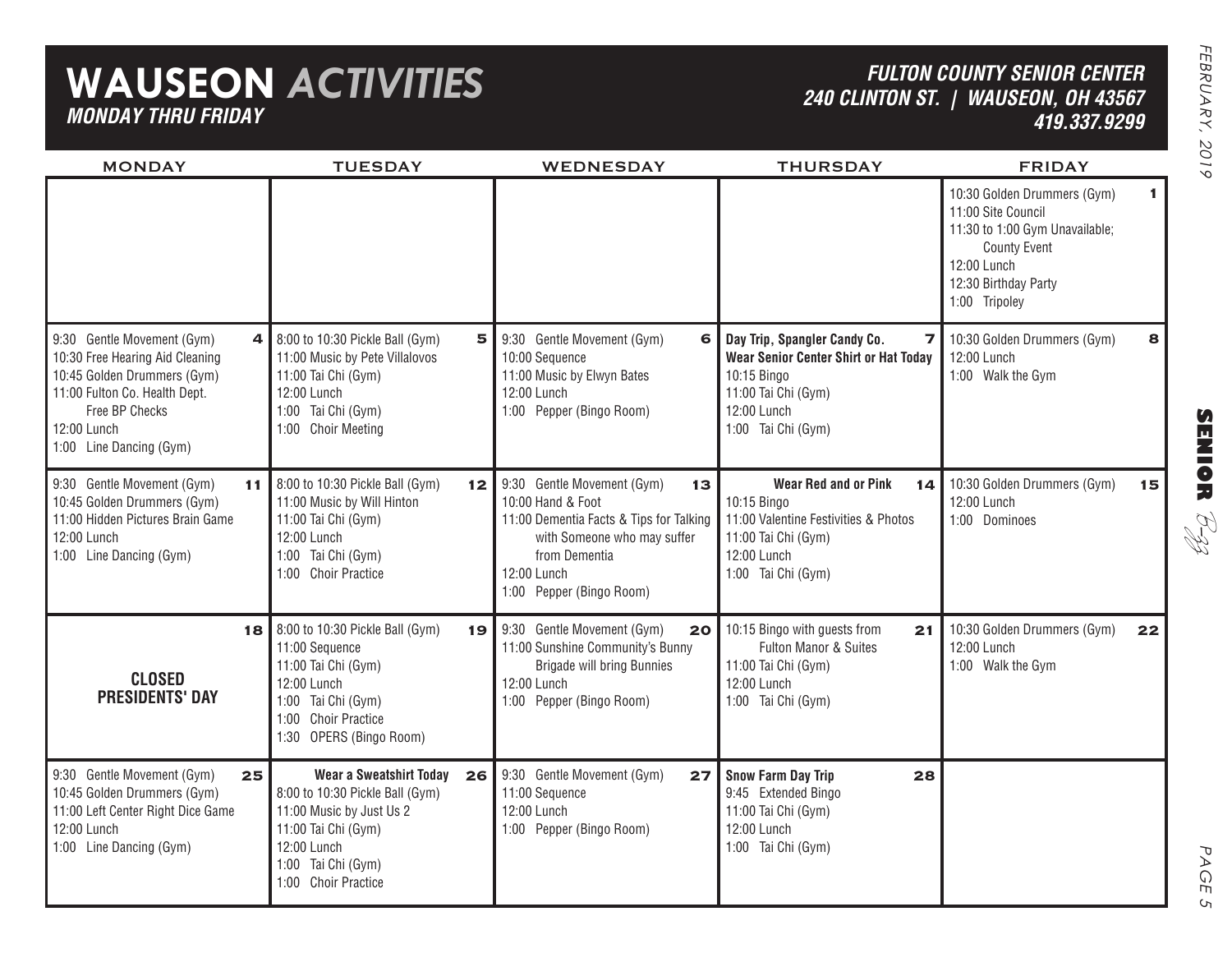## *ARCHBOLD - SCOUT CABIN inside ruihley park, w. williams st. tues. & FRI.*

# **ARCHBOLD / FAYETTE** *ACTIVITIES*

*FAYETTE - FAMILY LIFE CENTER306 E. Main Street MON., Wed., & THURS.*

| <b>MONDAY</b>                                                                                                                                            | <b>TUESDAY</b>                                                                                                                                                       | <b>WEDNESDAY</b>                                                                                                                          | <b>THURSDAY</b>                                                                                                                                          | <b>FRIDAY</b>                                                                                                  |
|----------------------------------------------------------------------------------------------------------------------------------------------------------|----------------------------------------------------------------------------------------------------------------------------------------------------------------------|-------------------------------------------------------------------------------------------------------------------------------------------|----------------------------------------------------------------------------------------------------------------------------------------------------------|----------------------------------------------------------------------------------------------------------------|
|                                                                                                                                                          |                                                                                                                                                                      |                                                                                                                                           |                                                                                                                                                          | 10:00 Site Council<br>$\mathbf{1}$<br>10:30 Super Bowl Bingo<br>12:00 Lunch with Birthday Cake<br>1:00 Puzzles |
| 10:00 Brain Game<br>4<br>11:00 Zingo<br>12:00 Lunch<br>1:00 Cards                                                                                        | 10:00 Cards<br>5<br>11:00 New Epidemic: Vaping &<br>E-Cigarettes; Special Program<br>with Sharon Morr<br>12:00 Lunch<br>1:00 Word Games                              | 10:00 Brain Game<br>6<br>11:00 Music with Jaclyn, Fulton Co.<br><b>Health Center Music Therapist</b><br>12:00 Lunch<br>1:00 Cards & Games | <b>Wear Bright Colors</b><br>$\overline{ }$<br>10:00 Site Council<br>10:30 Beat the Winter Blues Bingo<br>12:00 Lunch with Birthday Cake<br>1:00 Puzzles | <b>Wear Bright Colors</b><br>8<br>10:30 Beat the Winter Blues Bingo<br>12:00 Lunch<br>1:00 Games               |
| 10:00 Brain Game<br>11<br>11:00 Music by Just Us 2<br>12:00 Lunch<br>1:00 Word Games                                                                     | 10:00 Cards<br>12 <sub>1</sub><br>11:00 Music by Mark Lozer<br>12:00 Lunch<br>1:00 Cards & Games                                                                     | 10:00 Sequence<br>13 <sub>1</sub><br>11:00 Hidden Pictures<br>12:00 Lunch<br>1:00 Puzzles                                                 | Wear Pink / Red<br>14<br>10:30 Valentine Bingo<br>12:00 Lunch<br>1:00 Games                                                                              | Wear Pink / Red<br>15<br>10:30 Valentine Bingo<br>12:00 Lunch<br>1:00 Cards                                    |
| 18<br><b>CLOSED</b><br><b>PRESIDENTS' DAY</b>                                                                                                            | 10:00 Cards<br>19<br>10:30 Toe Nail Clinic (By Appointment)<br>11:00 "Just So You Know," & Free BP<br>Checks; Fulton Co. Health Dept.<br>12:00 Lunch<br>1:00 Puzzles | 10:00 Brain Game<br>20 <sub>l</sub><br>11:00 Minute to Win It Games<br>12:00 Lunch<br>1:00 Games                                          | <b>Wear Snowmen/ White/ Silver</b><br>21<br>10:30 Bingo<br>12:00 Lunch<br>1:00 Cards                                                                     | <b>Wear Snowmen/ White/ Silver</b><br>22<br>10:30 Bingo<br>12:00 Lunch<br>1:00 Word Games                      |
| 10:30 Toe Nail Clinic<br>25<br>(By Appointment)<br>11:00 "Just So You Know," & Free BP<br>Checks; Fulton Co. Health Dept.<br>12:00 Lunch<br>1:00 Puzzles | 10:00 Cards<br>26<br>11:00 Learn About Adriel & How<br>They Assist Our Community<br>12:00 Lunch<br>1:00 Games                                                        | 10:00 Brain Game<br>27<br>11:00 Guitar Music, Phyllis Page<br>12:00 Lunch<br>1:00 Cards                                                   | 28<br><b>Snow Farm Day Trip</b><br>10:00 Extended Bingo<br>12:00 Lunch<br>1:00 Word Games                                                                |                                                                                                                |

PAGE PAGE 7  $\vee$